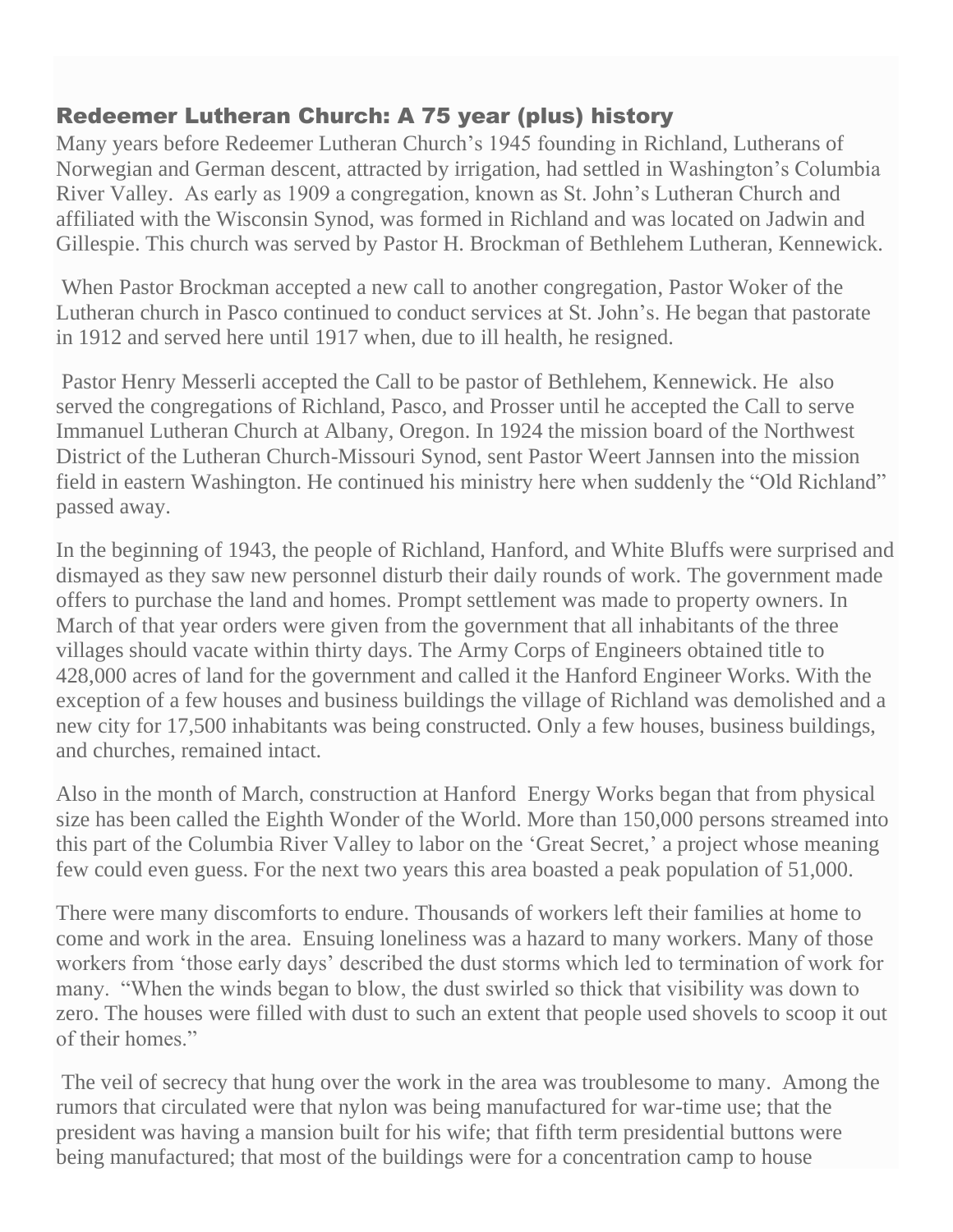Republicans; that a chemical explosive was being prepared for army uses. All these wild conjectures came to an end on August 6, 1945 and then everybody knew. It was the Manhattan Project producing fuel for the atomic bomb!

Richland residents Mr. and Mrs. Reinhold Fergin were interested in having Lutheran services and gathered together as many Lutherans as they could find in their homes.

Forming a congregation in Richland took root in the hearts of the people. However, there were some problems to be solved. The government did provide places of worship for the workers living in Richland. Two building were erected. These were to be used for worship by the Catholic people and the Protestants. Efforts were made to unite all the various protestant groups into one church. Billboards even featured this idea with the words: "*Where the atom is divided, the churches are united*."

No suitable building for congregational worship was found in Richland. However, the small group that had gathered at the home of Mr. Reinhold Fergin proceeded with their plan of worshipping together on the basis of Lutheran doctrine and practice. Through the efforts of Mr. Reinhold Fergin who was the superintendent of schools in Richland, a room was rented at the Lewis and Clark school located at 505 Jadwin Avenue. Here the families worshiped in 1944. Worship services were conducted by Pastor Martin Kauth, Bethlehem Lutheran, Kennewick.



The Northwest District of the Lutheran Church-Missouri Synod provided a pastor in the person of Reinhold Jaech. He was formally installed on December 3, 1944. The group continued to worship at the school through the year 1944, and on January 22, 1945 the first organizational meeting was conducted. Pastor Jaech was appointed chairman to open the meeting. By this time the small group had nineteen eligible voting members eleven were present for this meeting. Officers were appointed pending a regular election. A. L. Brockelman acted as chairman and Harry Womack as secretary. The name Redeemer Lutheran Church was chosen as the official title of the congregation being formed. A constitution and by-laws of the Lutheran Church were read and approved and an election committee was appointed to

prepare a slate of candidates for church officers. The committee consisted of Howard Donahue, W. H. Thaemert and Paul Meyer.

In the first regular congregational meeting the election was held. Robert Kamprath was elected chairman, Herbert Fricke, secretary, and A. Brockelman, treasurer. The first building committee was appointed by the chairman. There were five members on this committee: R. Kamprath, A. Gerdes, G. Morthole, A. Rodeman, and H. Fricke. In the meeting the congregation also decided to incorporate under the laws of the state of Washington. The dual envelope system was adopted for offerings. A roster of thirty communicant members was adopted.

The congregation did not give up its search for a church building which would be more suitable for worship than a classroom was. Their search finally centered on an old church structure on Goethals Drive which somehow was not demolished after the government had acquired the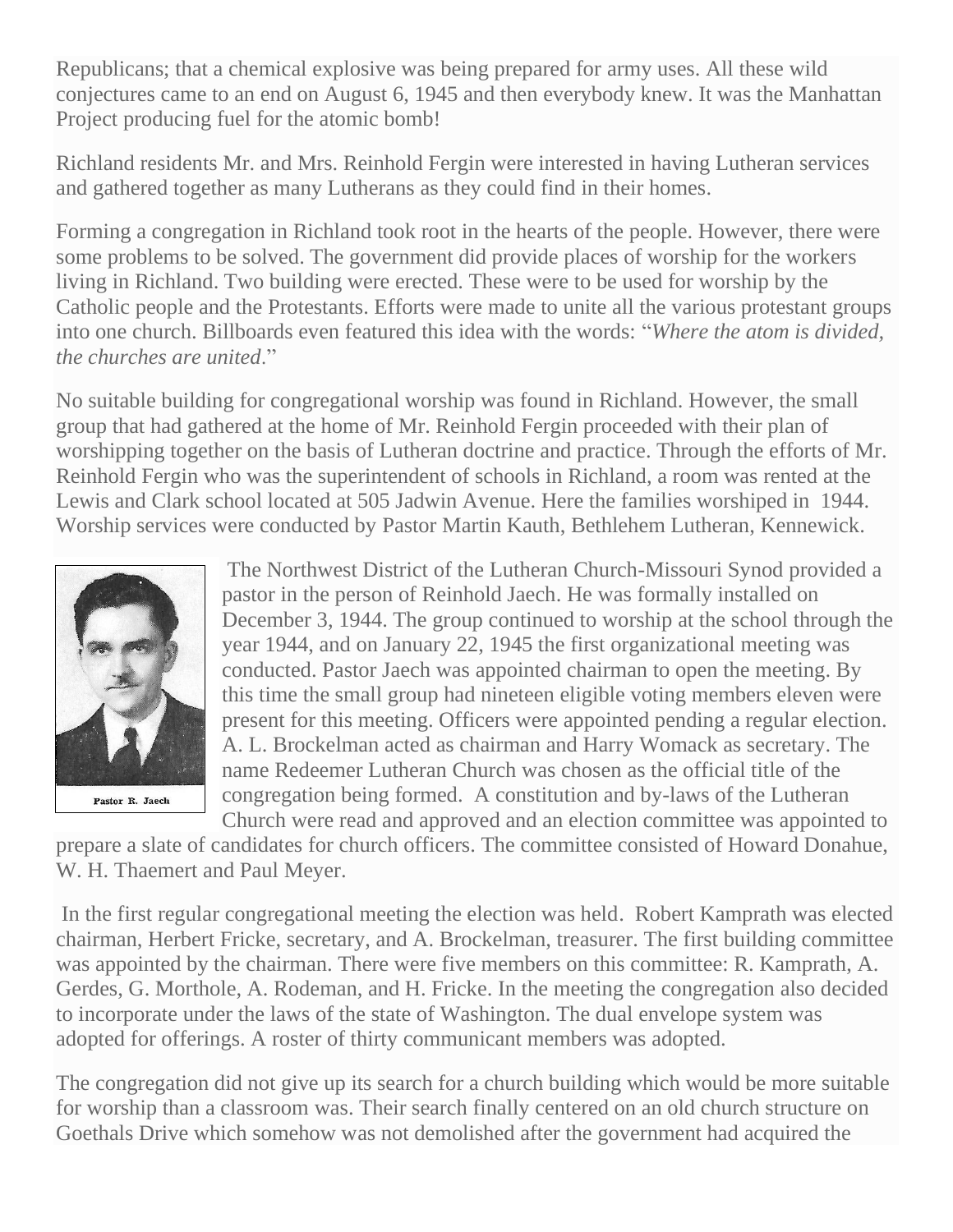small village of Richland for housing and supporting Manhattan Project workers. It had been a Seventh Day Adventist Church in that village.



Early in 1945, a special meeting was called to consider renting this old church building. Government authorities granted the use of the building if necessary repairs would be made. The congregation decided to proceed with the repairs which were considerable and extensive. A new roof, painting of the walls, inside and outside, were needed as well as heating and air conditioning facilities. The chairs, altar, and pulpit were provided by the housing authorities. Redeemer dedicated it for use on May 6,1945.

The new congregation had twenty children of school

age. The parents were concerned as to their Christian education. Contact was made with Bethlehem Lutheran Church, Kennewick, and a joint committee meeting was held in May, 1945. Bethlehem Lutheran agreed to cooperate with the plan of sending the school age children of Redeemer Lutheran to Bethlehem School. The members of Bethlehem Lutheran were willing to enlarge their school facilities to accommodate the children of Redeemer. The cost of this additional construction at the school was \$3000 not including the labor which the members of Bethlehem Lutheran donated.

The problem of transporting these pupils to Kennewick and an additional teacher for the school was assumed by Redeemer Lutheran. Subsequently the Northwest District was petitioned to provide the necessary funds as salary for this teacher. The congregation extended a call to teacher Melvin Pohl of Vernon, Texas. He accepted the call and was installed in August, 1946. The school board members were Howard Donahue and N. Roberts.

Teacher Pohl was also assigned to be Redeemer's choir director, to assist in teaching Sunday School, and to drive the bus to Kennewick. In a few months, Bethlehem Lutheran asked for the use of the bus to transport children from Pasco to Bethlehem's school. This arrangement continued for two years. In the spring of 1948 the congregation decided to discontinue this service. Teacher Pohl was called by Bethlehem congregation to teach in their school. The school bus was purchased by Bethlehem Lutheran Church.

Our Lord blessed the work of pastor and the congregation. The renovated church on Goethals Drive proved inadequate for the church's needs. Members searched for a parcel of ground large enough to build a larger facility. Attention centered on the southern area of Richland. A spacious area was found on Thayer Drive. The congregation leased the 500 by 275 foot lot from the government on which the church's facility is still located.

During 1947 Pastor Jaech was stricken with illness and upon his doctor's recommendation asked for and received a two month rest period. Retired Pastor Walter Georg was willing to be interim pastor until Pastor Jaech's recovery. However, Pastor Jaech's physical condition did not improve and thus he resigned from the pastorate of Redeemer effective January 1, 1948.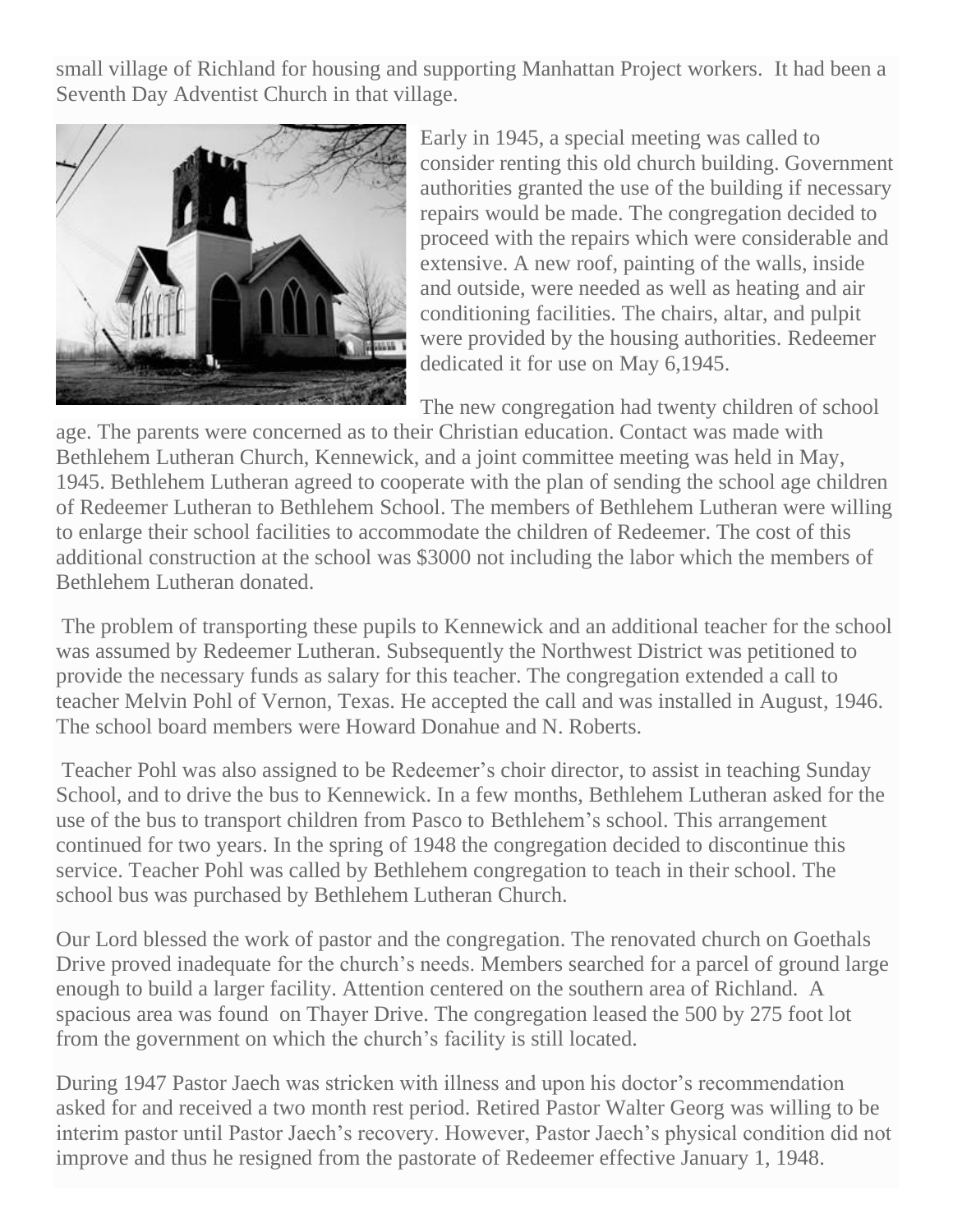After Pastor Jaech's resignation on January 1, 1948 the congregation began the process of calling a new pastor. On April 13 Redeemer called Pastor Edward Imme. He accepted the call and was installed on May 30, 1948.

The work of the church continued to flourish and the need for more room was the constant concern to the members. Definite steps were taken in 1948 to construct a parish hall and chapel unit on the ground leased from the government. A building fund was initiated with a goal of \$20,000. In the meantime, the congregation rented several rooms in the Lewis and Clark school for Sunday School use. The congregation finally appealed to the Northwest District for a loan to construct the parish hall and chapel unit.



In the meantime, intensive mission work was carried on by pastor and people. Pastor Imme began a weekly broadcast on the local radio station, then known as KPKW located in Pasco. A number of congregations in the immediate vicinity helped finance this program. This weekly radio service brought the name of our church into many thousands of homes. Pastor Imme, together with the help of a parish worker Miss Clara Reinke, began a mission in North Richland where over 10,000 people lived in mobile homes. The Sunday School and worship area was located in the John Ball school. These two undertakings carried the work of Redeemer Lutheran forward especially in

winning souls for Christ.

Throughout the year of 1948 there were lengthy discussions in regard to the proposed building program. Finally in February, 1949, the congregation definitely decided to accept the loan of \$17,000 which the Northwest District had offered. Contacts were made with several architects to draw up plans and specifications for the new parish hall and chapel. The building committee for 1949 was composed of the following members: Herbert Fricke, chairman, Arthur Rodeman, Paul Knutson, Gordon Chick, and Earnest Sebade. The architects engaged by the church to make plans for the new house of worship pleaded for time to complete their work. Hence no construction was undertaken in 1949 and the work was delayed until August 1950 when the ground breaking ceremony took place. The architect chosen was Mr. George Peickert. William Rinck was appointed in the place of Gordon Chick as a member of the building committee.



The congregation decided to build the parish hall and chapel with donated time and labor. This was an ambitious venture for a small group of men. However, they began the project and worked patiently and constantly whenever there was any free time available. Often the schedule had

to be revised since materials were not available or were delayed.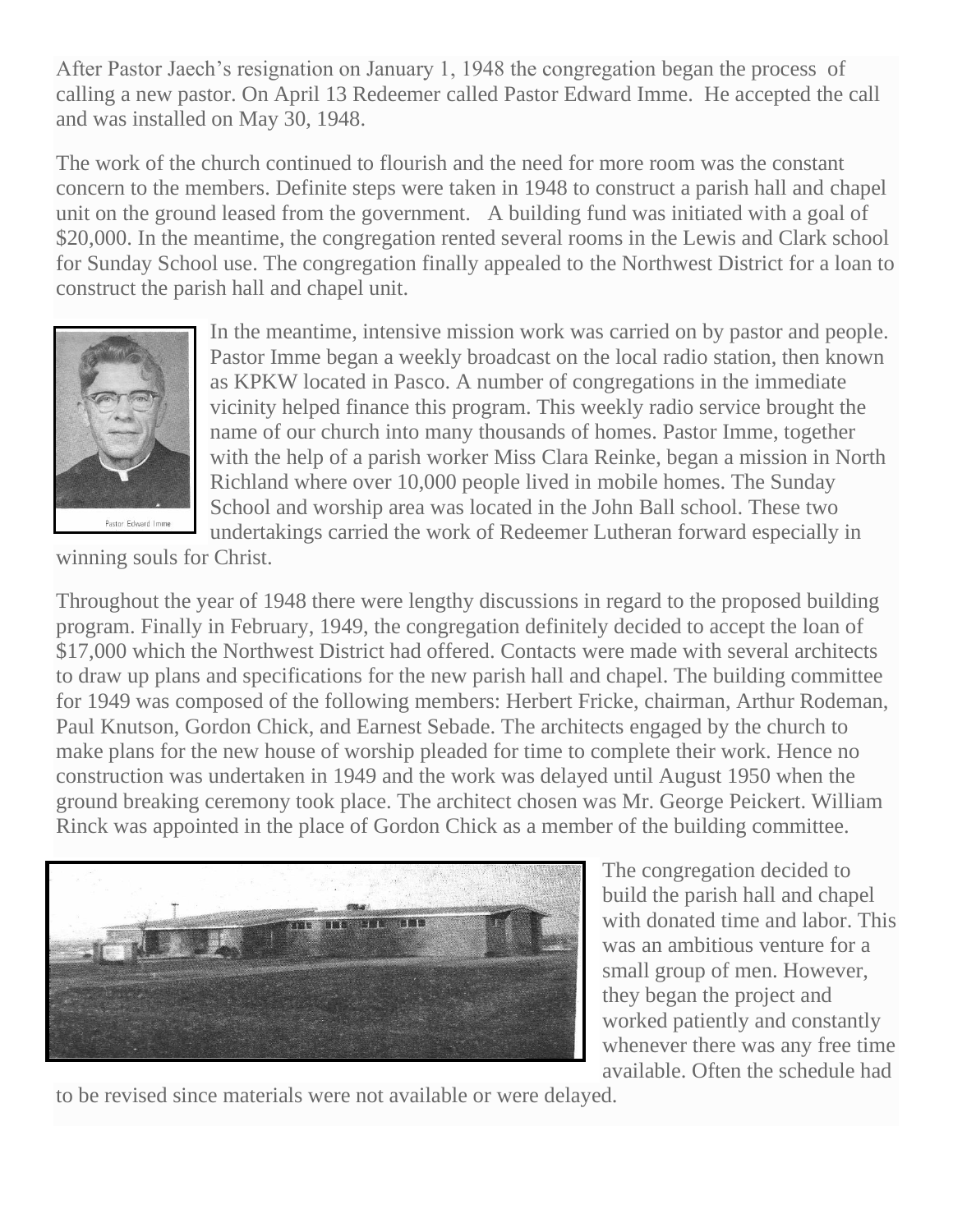

When the parish hall and chapel were completed, the congregation rejoiced and gave thanks to God for the beautiful house of worship and the spacious parish hall for Sunday School. The first service conducted in the new chapel was on June 3,1951. However, all the work had not been completed at that time and so the dedication of the building was tabled.

Work continued into the year 1952. The completed unit included an office, two storerooms, bathrooms, kitchen, nursery, and a vestry. It was dedicated

September 13, 1953. The estimated cost was \$26,000 but because of the many hours of labor and items donated by the members, the total indebtedness was lowered to \$21,000. That building still serves as the church parish hall.

The congregation had planned for a church that was to cost \$200,000. For the time being the new unit was supposed to take care of the needs of the congregation. The congregation was offered the free use of three Quonset huts placed on our property by Carmichael school authorities. This gift benefitted the parish because the Sunday School enrollment climbed steadily and all the space of the church and the Quonset huts were utilized.



In September of 1951 Pastor Imme received and accepted a call to Palmer, Alaska. On October 14 he preached his farewell service. God had richly blessed the congregation through Pastor Imme. Many souls were won for Christ and the congregation was placed on a sure footing. Pastor Paul Harting, Messiah Lutheran, Prosser, was asked to be the vacancy pastor. He also took over the North Richland mission station. The congregation again began the process of calling a pastor. In July, 1952 Redeemer called Pastor Walter Wendland of Murdock, Nebraska. He accepted and was installed at

Redeemer on August 10, 1952.

The work of the church to spread the Gospel of salvation continued, and within two years the congregation was faced with the problem of providing space for Sunday School and worship services. The three quonset huts had been removed and were no longer available to Redeemer. Rooms were rented for Sunday morning classes at Marcus Whitman school.

Also during 1954, the government was preparing to sell the homes in Richland to the families living in the city. The congregation decided to relinquish the ranch house at 629 Cedar Avenue which was used as a parsonage and to construct a parsonage and a daylight basement for Sunday School purposes on church property.

Definite plans were underway in the beginning of 1955 to purchase the land being leased and to build the parsonage next to the chapel. The congregation decided to procure the funds for this project from the AAL Institutional Financing Plan. The trustees for this fund were Howard Donahue, Orlando Kroll, Don Semmern, and Florence Ungefug. The goal of \$35,000 was set,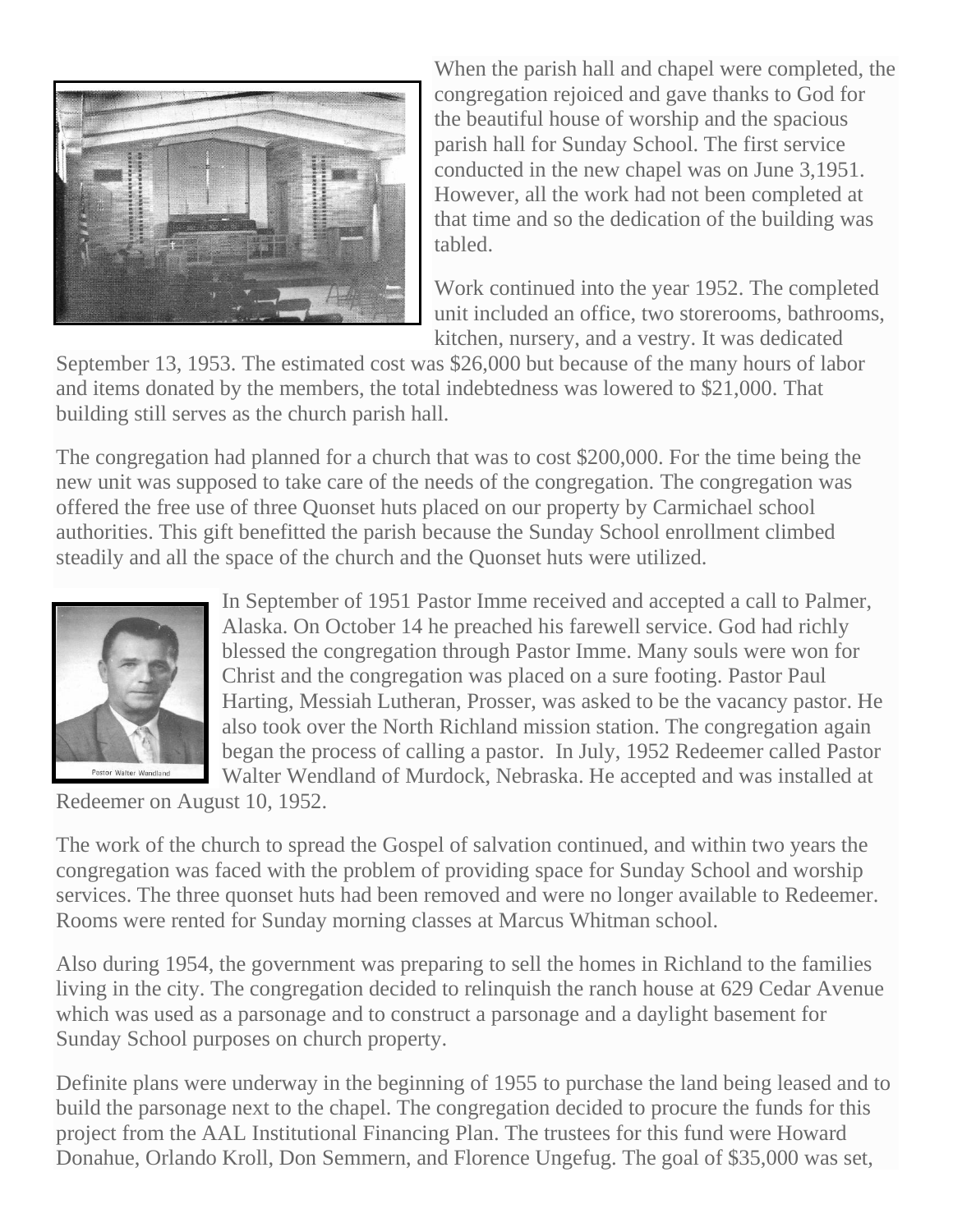which included \$8,000 for the deficit remaining on the chapel and parish hall, the plot of ground for \$6,400, and the cost of the parsonage at \$22,500. Bids for the construction of the parsonage were solicited late in 1955 and Mr. Allen Opp, Sunnyside, Wash. was awarded the contract. The building committee for the construction of the parsonage and Sunday School basement were: Robert Hueschen, chairman, Toivo Hamaleinen, Ralph Altman, Kermit Wright. Herbert Fricke and Ernest Sebade were advisers. During the construction period Robert Hueschen was transferred to Milwaukee, Wis. and Harvey Lindbloom was appointed to be building chairman.

On April 15,1956 the ground-breaking ceremony took place. Construction of the parsonage was completed in December and was dedicated December 9. Former Pastor Edward Imme, who had moved to Aberdeen, Washington, conducted the service. The members of the congregation installed partitions for the Sunday School rooms. Pastor Wendland's family moved into the parsonage just before the year ended. It was the first home built on privately owned land in the 'new' Richland since the government had released property for private ownership.

In 1958 Pastor Wendland made an extensive survey of the Benton City area in regards to establishing a mission. A confirmation class of ten children was already in progress. The survey forwarded to the officials of the Northwest District convinced them that a mission pastor should be located in that area. Four families were released from our congregation to form a nucleus in the new mission. Pastor Vincent Larson, Messiah Lutheran, Prosser, WA., served the new mission church. He reported that the average attendance for the first month was forty to sixty in the worship service and forty children in the Sunday School.

By 1960 the enrollment in Redeemer's Sunday School reached 185 and the membership increased to the 450 mark. In the fall months a committee was chosen to study the possibilities of expanding facilities either by adding on to the chapel and parish hall building or construct a complete new church. Visits were made to new churches in the surrounding area and a goal of \$75,000 to \$100,000 was decided upon. This planning continued into the year 1962 when it was definitely decided to construct a new church with a seating capacity of 350.

Various committees were busy with the search for an architect, pledges for funds, and the type of church desired by the members. By the end of 1962 the architect firm of Austin and Johnson, Tacoma, Wash. was chosen. \$100,000 was borrowed from our synod through the Northwest



District, and preliminary sketches of the new church were posted.

Building committee members were Dick Beck chairman, Howard Donahue, Sidney Attend, and Paul Mercier. Poland Construction Company, Kennewick, Wash. was the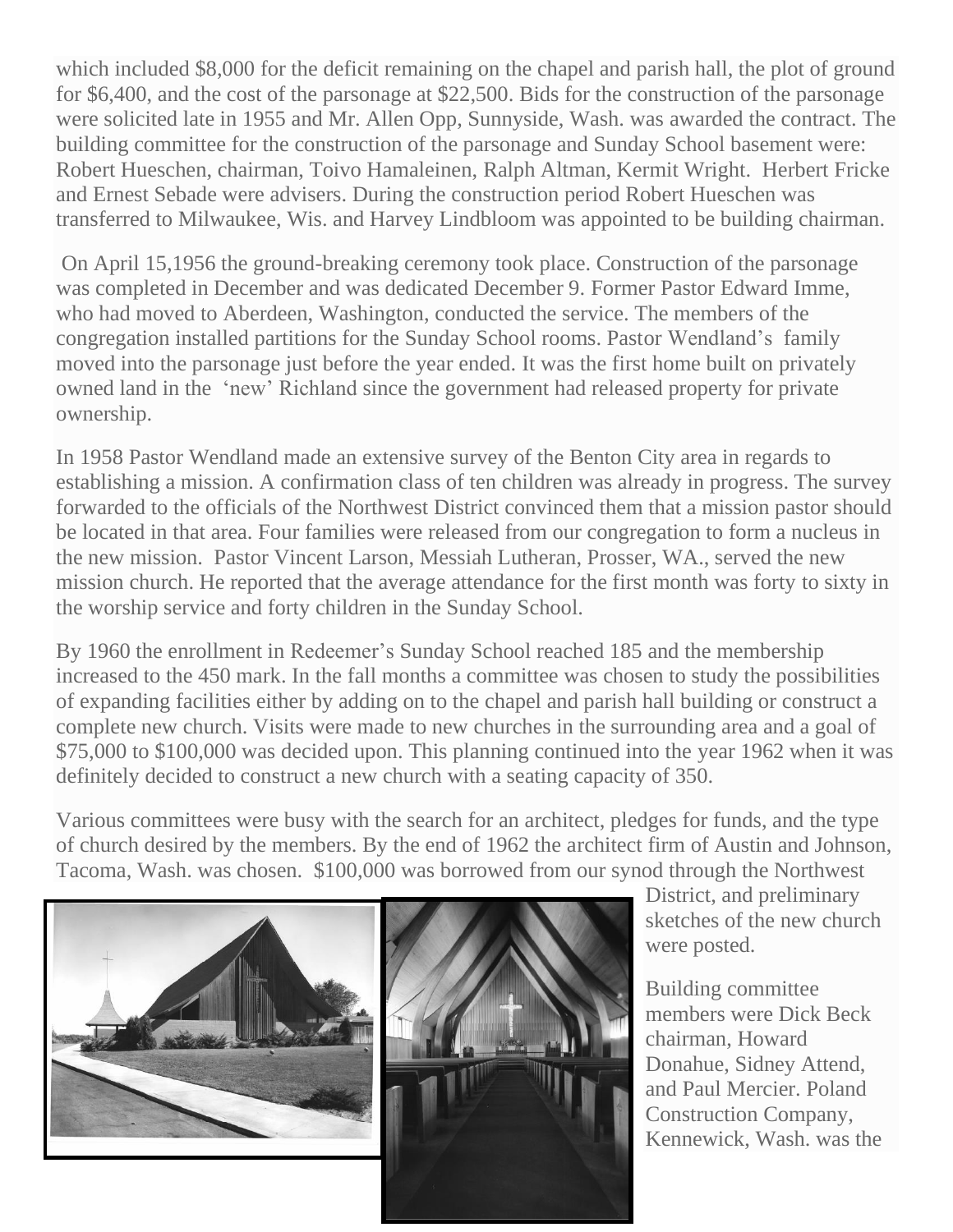Builder. Groundbreaking took place on May 19,1963 and construction began a few days later. Building continued into the month of December, 1963 and on December 15 the new church was dedicated. Dr. Carl Bensene, President of the Northwest District, was the dedication speaker. The cost of the new house of worship reached a total of \$114,000. This did not include the organ for \$5,000, nor smaller expenditures. The new church structure included two spacious rooms for Sunday School, a large office, nursery, and vestry.

In 1967 pavement was added to the entrance from Thayer Drive at a cost of \$1,000, and a new pastor's office and secretary's office were added in the parish hall.



In 1966 Pastor Walter Wendland, after serving the congregation for almost fourteen years, was forced to resign due to ill health. Pastor Fred Riess of Bethlehem Lutheran Church, Kennewick, became the vacancy pastor. Pastor Mervin Kellerman, McMinnville, Oregon accepted the call to Redeemer and was installed on October 23, 1966.

Redeemer's membership steadily grew. Richland was a one industry town until the late 1960s when the town began a diversification program. It was hoped that this program would tend to make the residents more permanent than in the past. Redeemer had experienced a

constant change of membership. Records show that 249 family units were transferred to the congregation and 169 units were released to other congregations over a twenty-five tear period prior to 1970. This fluctuation disrupted many goals and programs within the congregation. Many families remained as members for a one or two year period. However, during that time the members worked faithfully to promote the work of the church. In those difficult times, Redeemer's members grew stronger, clinging to the truth of God's Word. Pastor Kellerman left in September,1980 to assume the pastorate at Faith Lutheran, Mountain Home, Idaho.



During the following eighteen months, Redeemer had a pastoral vacancy period with Pastor William Haak, Sunnyside, WA, serving as vacancy Pastor. Pastor Laurence Meyer, from Emanuel Lutheran Church, Hamburg, MN was called on December 27, 1981. He accepted the call, and was installed on March 14, 1982.

Upon complete payment of the church building loan, the note was burned May 9, 1982. Redeemer's fortieth anniversary was celebrated in 1985 under the theme *In the Shadow of His Hand*. The first observance was held on

January 20 since this date was close to Redeemer's initial charter date. Guest speaker was Northwest District First Vice-President Rev. William Hernmenway. On May 4 a banquet and program was held at Roy's Smorgy. Pastor Kellerman preached on May 5, the date most closely commemorating the date of Redeemer's first church building dedication.

In January, 1983 Redeemer partnered with the Northwest District to plant a new church in the Meadow Springs-Orchard Hills-Hills West areas. Redeemer members canvassed the area to discover potential members. Pastor Wilbur Gehrke, Glendive, Montana, was called through the District's Board of Directors during its April, 11, 1983 meeting. He was to spend 2/3 time in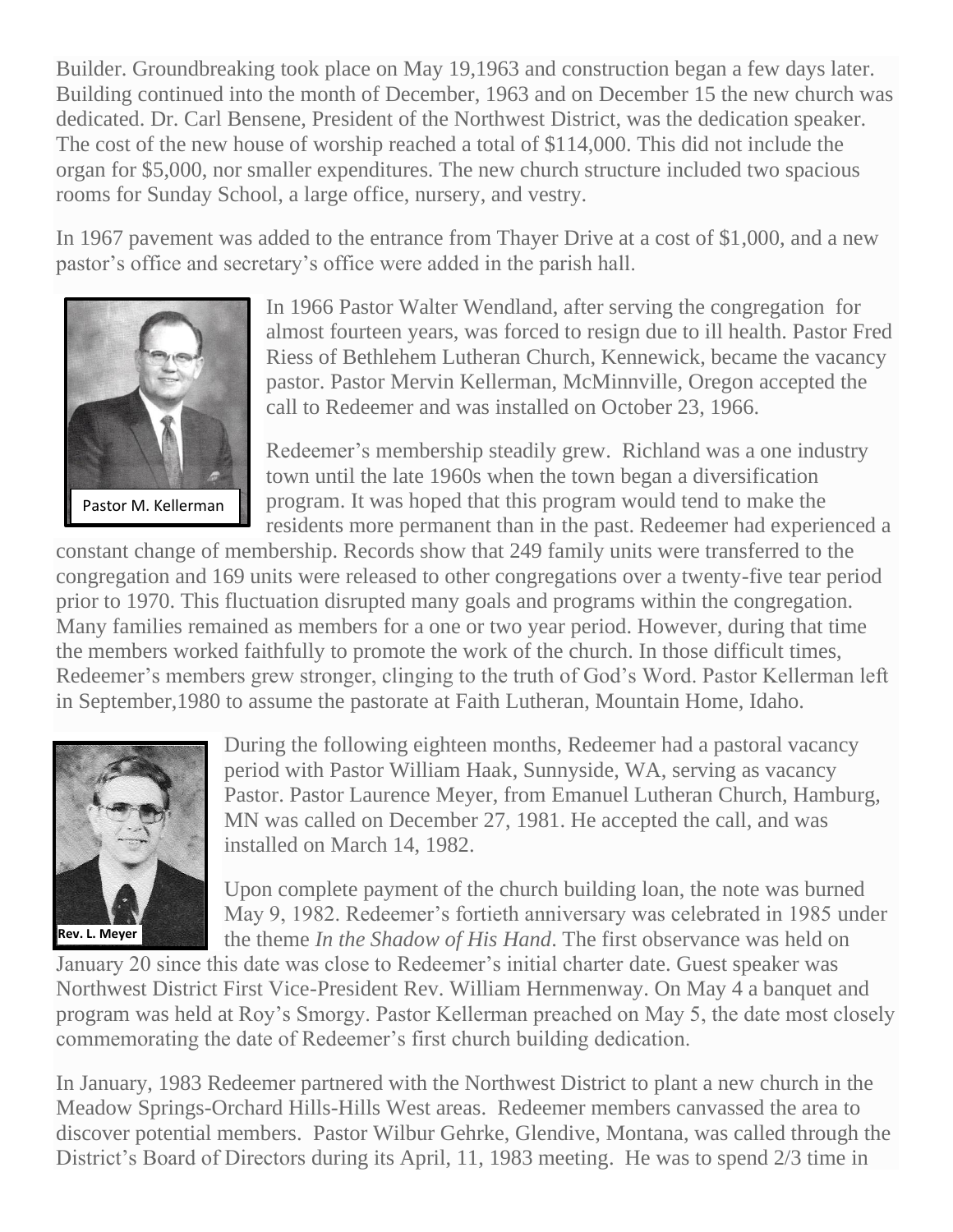

planting the church and 1/3 time ministering at Redeemer with primary responsibility for evangelism until the new church was in operation. The new church's first service as conducted at Badger Mountain School on January 8, 1984. They chose the name Shepherd of the Hills Lutheran Church. In March, 1985 the church's worship and activity was moved to the Electrical Training Center, Kennewick. It chartered on June 9, 1985 and called Pastor Gehrke to be pastor. He was installed on October 6, 1985. The formal arrangement with Redeemer then ended.

Following the economy's turndown resulting from all closure and stoppage of nuclear-related projects, the Tri-Cities experienced reduction of population which impacted many churches. With some of its members moving and less population to serve in the community, Shepherd of the Hills voted to dissolve in 1988. Pastor Gehrke accepted a call to Beautiful Savior Lutheran Church, Reedsport, Oregon. Community leaders made new efforts to diversify the economy and improve the viability of the area.

On November 8, 1987 Redeemer held a groundbreaking service for the addition and renovation of the Parish Hall. Siefken and Sons Construction was engaged as General Contractor. The November ceremony was highlighted with all of Redeemer's members pulling a horse drawn plow guided by Bill Siefken to turn over the first section of earth. The renovated Parish Hall was dedicated on April 17, 1988 in time for Redeemer Men's Club to host the 1988



Washington-Alaska District Lutheran Laymen's League Convention on April 23- 24. The debt was paid in full by May,1990 and mortgage burning was October 28,1990.

Additions were made to enhance our worship. Through memorials and thankofferings a four octave set of handbells was put into use on Easter, March 26, 1989 and a two-octave chime set dedicated on September 10,1989 ringing the Lord's praises. On July 10, 2005 a new three octave chime set was dedicated. A new electronic piano was dedicated on December 16, 1990. In February, 1991 a new sound system was installed. Pew cushions donated by AAL branch were installed in the sanctuary and padded chairs replaced balcony pews during 1992.

On February 12,1990 the church's daily operation was brought into the computer age with the addition of computers in the pastor's and secretary's offices. These have been periodically updated. On May 31, 1992 Beverly Darsow retired after serving as office secretary for 11 years. On June 1 Audrey Jenkins assumed that role. On June 1, 2000 Gwen Schienbein began her service to Redeemer as secretary. Ronda Wolfe assumed the role of Administrative Assistant on October 6, 2015.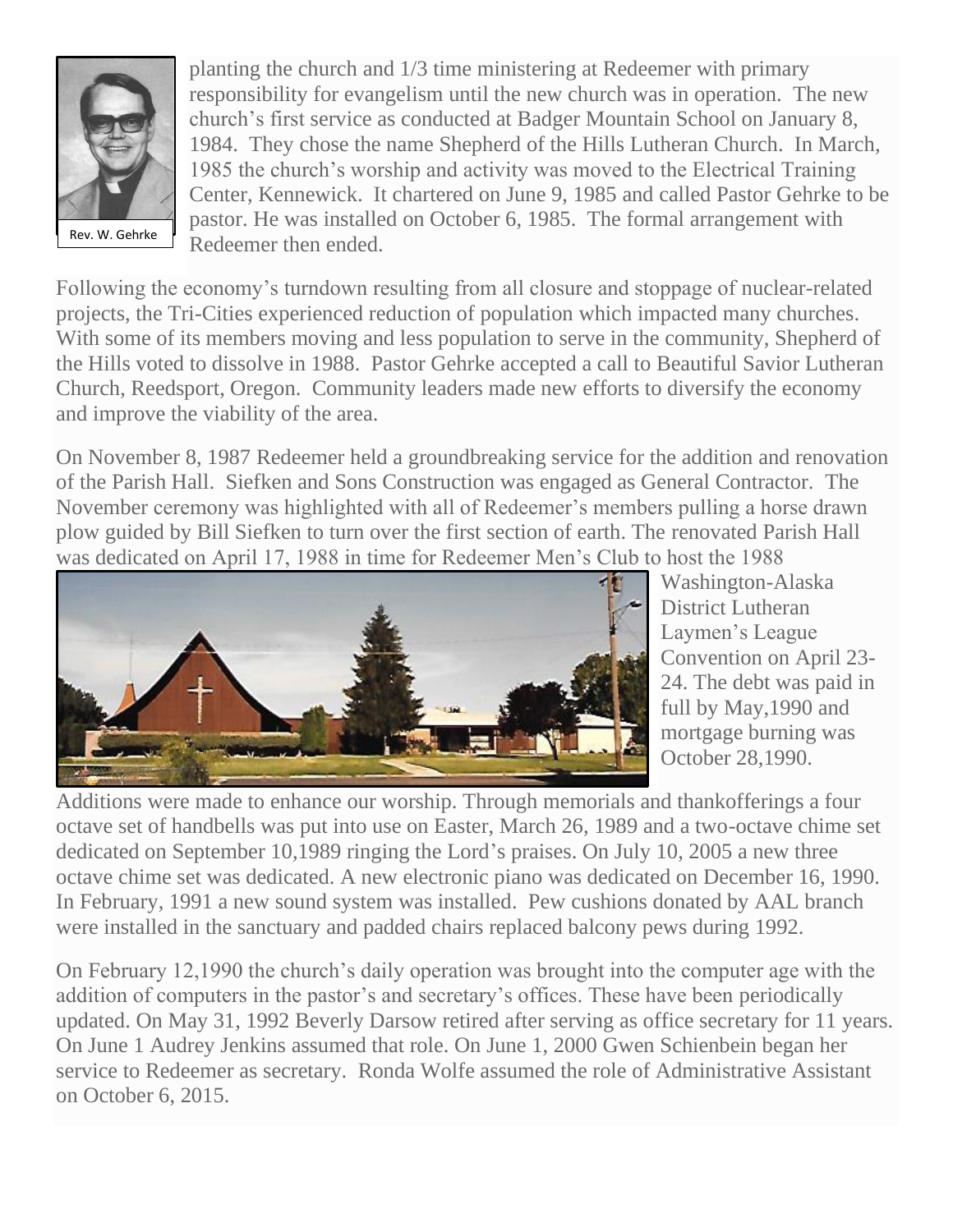A constitutional change ratified a second time during the February 7, 1991 Voters meeting incorporated women's suffrage.

Celebrations emphasized joy at Redeemer. On September 22, 1991 the congregation celebrated Pastor Meyer's 25th anniversary of ordination. Throughout 1995 Redeemer celebrated its 50th anniversary under the theme *Celebrate the jubilee! Glorify His Name!* based on Leviticus 25:9- 11. On January 29, former Pastor Mervin Kellermann preached on the subtheme *Remember*, focusing on God's action in the congregation's history. During May the church bathrooms were remodeled to meet Richland's code for handicapped. During the June 25 service laymen shared faith stories of what Redeemer's ministry has meant to them under the subtheme *Rejoice!* To complete the anniversary theme, Northwest District President Warren Schumacher preached on the subtheme *Rededicate* and commissioned Redeemer to enter its second half century of ministry.

1996 was a year to begin the second fifty years of ministry. Under the theme *Growing through Prayer* each standing board, committee or fellowship organization led a month's ministry emphasis highlighting their particular ministry. The end result was that the congregation's entire ministry was highlighted and prayed for in public services by lay leaders. By the end of the year three major actions were made: dedicate a new church identification sign on March 17, dedicate a 15 passenger van on October 31 and start the process to add a Director of Youth and Education to the staff with a calling to start in 1997.

On March 19, 1997 work began to construct a semi-circular drive and miniparking lot including handicapped parking in front of the Parish Hall. Use of it began on April 19. Blacktopping projects began in June, 1988 when the church's north back parking lot was constructed and the south back parking lot was blacktopped the week of April 20, 1994.

In August, 1977 David Seegar was inducted as the first of 27 vicars to receive their third seminary year with practical parish pastoral training. Redeemer provided this internship-type opportunity for the Lutheran Church-Missouri Synod's seminaries through July, 2005. Ten were students at Concordia Seminary, Ft. Wayne, Indiana and seventeen were students at Concordia Seminary, St. Louis, Missouri. Pastor Meyer had supervised 22 of the vicars.

Following careful consideration and study on calling a Director of Youth and Education, several calls were issued and declined. On January 15, 2000 Jennifer Swisegood, a Director of Christian Education graduate of Concordia University, Portland, OR, began a one year intership at Redeemer. At the end of the internship she chose to return to her California home area. Sandra Cox, a DCE graduate of Concordia University, Portland, OR was installed on July 22, 2001. When her husband Steven decided to enroll in the pastoral ministry program in 2002, she submitted her resignation to move with him to Concordia Seminary, St. Louis, MO.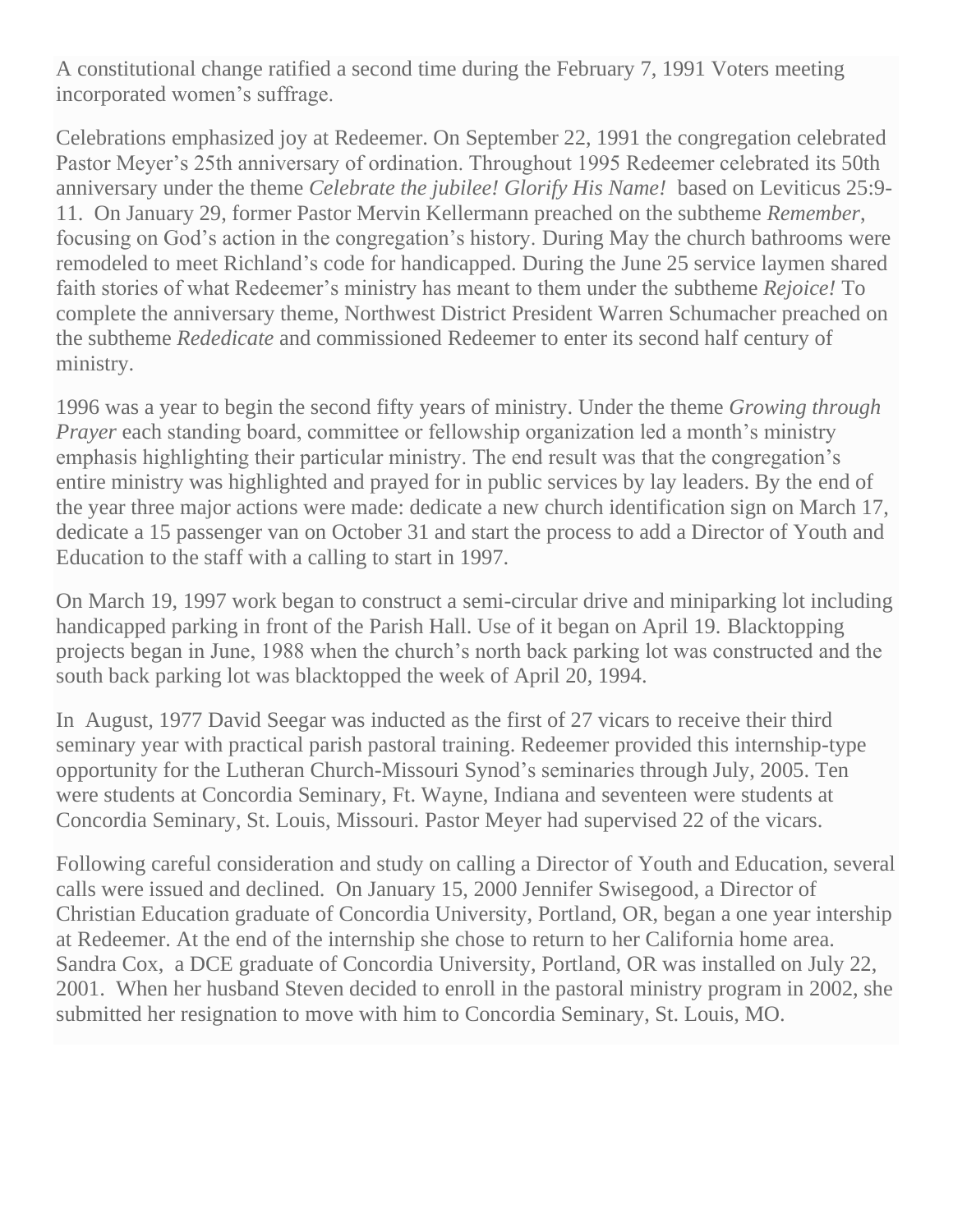

On May 8, 2005 groundbreaking was held for the construction project to connect the church and Parish Hall, creating a choir/music section on the main floor, Mother's Cry Room,

Nursery, enlarged sacristy, and a Music Room. Also, a fire sprinkler system and refrigerated air conditioning was added to the sanctuary. The cost for this construction was estimated at \$350,000 and a loan from Lutheran Church Extension Fund (LCEF) was obtained. The congregation engaged Laborers for Christ from LCEF to head the construction project with congregational volunteers assisting. Seven Laborers for Christ worked on the project and were encamped on a temporary RV Park created at the back of Redeemer's property.

The congregation had also shared its ministry with the Lutheran Church-Missouri Synod's Northwest District when Pastor Meyer was elected to serve as the District's Inland Empire Vice-President first by the District Board of Directors to fill the existing vacancy to serve from 1985-88. He was later elected to the same position at the 1994, 1997, 2000, 2003 and 2006 District conventions. He retired from this position in 2009.

Pastor Meyer conducted his farewell/retirement service on July 17, 2005. District President Warren Schumacher assisted Pastor Meyer in returning the stole as a symbol of the pastoral office to the congregation and led the closing dialogue of leading Redeemer into the pastoral vacancy period.

At Pastor Meyers' retirement, Redeemer decided to go into an "intentional interim" period as recommended by Northwest District President Warren Schumacher. During this period, the congregation went through a period of introspection under the guidance of a trained Intentional Interim Pastor to identify the congregation's strengths and goals and to help find the best shepherd to guide Redeemer into the future. Rev. Dr. Loel Haak consented to assume that role and officially assumed his office in December, 2005. Pastor Leland Wendland served as Redeemer's vacancy pastor from July 18 until Pastor Haak could assume his role upon fulfilling previous commitments. (He was the son of Rev. William Haak who had been Redeemer's Vacancy Pastor from September,1980-March,1982.)



**Rev. T. Schroeder**

In the Spring of 2006, a call committee, with the assistance of the Northwest District office and with member's input, formulated a list of 10 call candidates. These candidates were subsequently interviewed by telephone and in person. In a Call Service on July 9,2006 in which prayers asked for Gods' guidance, Rev Todd E. Schroeder was selected. Rev. Schroeder had served his vicarage at Redeemer in 1999-2000. On August 13, 2006, Rev. Schroeder accepted the Call to be Redeemer's Pastor. He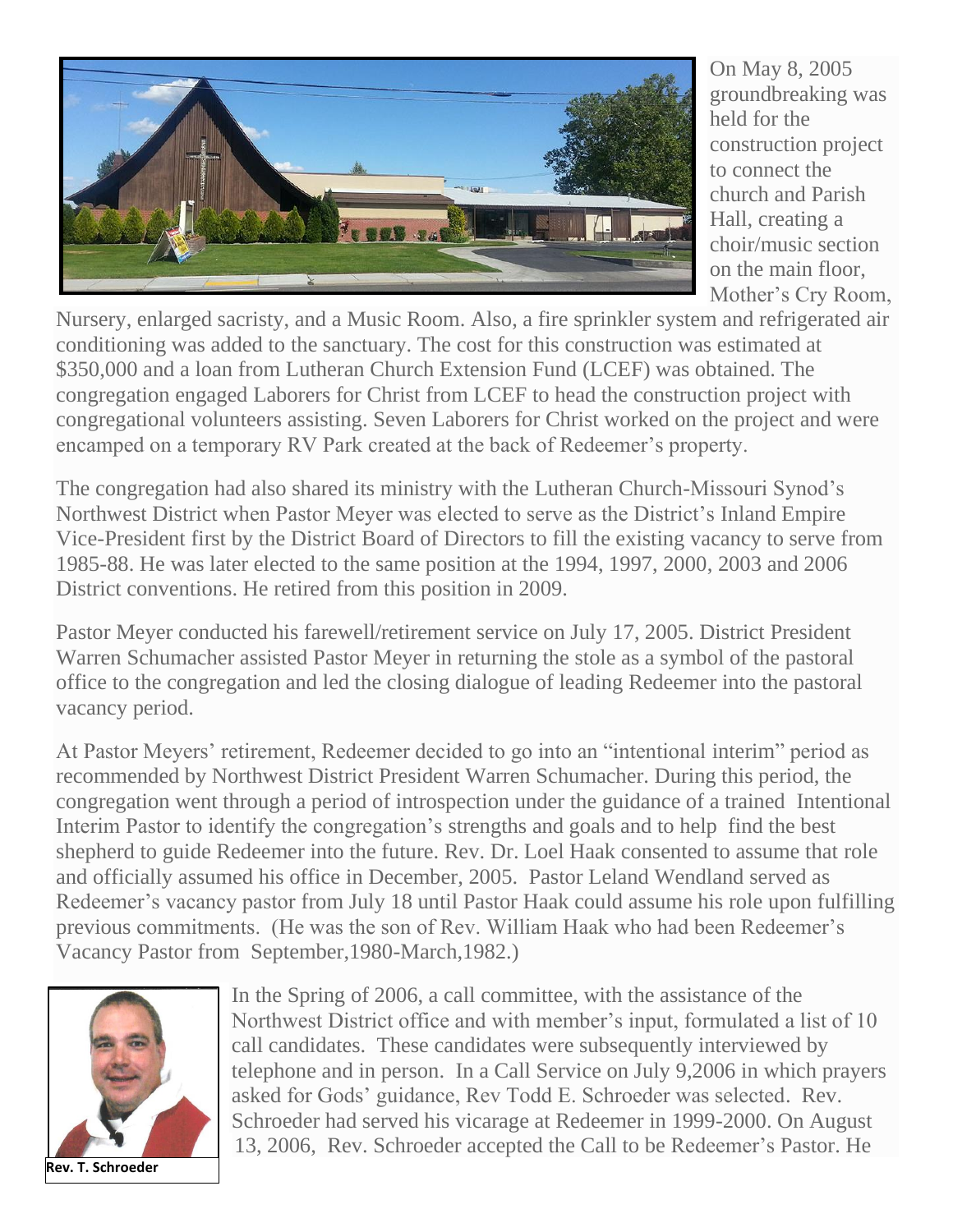was installed on September 24, 2006 by his former vicarage supervisor and Northwest District's Inland Empire Vice-President Rev. Laurence Meyer.

On December 31, 2006 Redeemer dedicated new hymnals, Lutheran Service Book, which had been published during the year. In an October, 2007 Voters meeting a new governing structure was passed with emphasis on individual member care and community outreach. A new multimedia system was installed in the church.

In 2016 Redeemer celebrated Pastor Meyer's  $50<sup>th</sup>$  ordination and Pastor Schroeder's  $15<sup>th</sup>$ ordination anniversaries. Additional anniversaries observed in 2017 were the 500<sup>th</sup> anniversary of the Reformation and the 75<sup>th</sup> anniversary of the Lutheran Women's Missionary League.

Redeemer's last charter member, Verna Fellman, died in February, 2018 at the age of 99. February, 2019 brought record snowfall, breaking the previous 1916 record. The month's recorded 25-40 inch snowfall also broke the church's snow removal budget.

Repairs were needed on the church organ. Hearing of the need the Wallace Ruff family made possible a new three-manual Rodgers 589 computer-sampled organ in memory of former organist Ruth Ruff. It was installed on March 4-5, 2018. Director of Music Dan Niebuhr played it for the first time at the March 18 services. Dr. Scott Hyslop, Director of Parish Music at St. Lorenz Lutheran Church, Frankenmuth, Michigan, played a dedicatory concert on April 15, 2018.

In 2020 Redeemer began its 75<sup>th</sup> anniversary under the theme *Shine like Stars* based on Philippians 2:14-15 with special service and program on January 26, 2020. Former Pastor Laurence Meyer was guest speaker. Plans were made for two more special observances during the year. Those plans were altered when at the outbreak of the Covid-19 pandemic Governor Inslee imposed lockdown mandates to many activities, including church services. On March 22, the first Sunday of lockdown, Pastor Schroeder, with the help of Director of Music Dan Niebuhr and IT specialist Nathan Gruzs streamed the worship service. The second 75<sup>th</sup> anniversary service was streamed on June 14. Pastor Schroeder was scheduled to preach but at the last minute he contracted covid and Pastor Meyer conducted the service and delivered the sermon.

During summer mandates were lifted to the extent that at first communion services in the parking lot were allowed on the Saturdays of July 28 and August 8. The first outdoor worship service on the church parking lot was held on August 23. On November 1, 2020 indoor services were allowed with social distancing and masking mandates, thus reducing the number of worshippers who could gather indoors. Finally on October 17, 2021 the last  $75<sup>th</sup>$  anniversary service, which had been postponed from October 18 ,2020, was held with some of the covid restrictions still in place. Northwest District President Paul Linnemann was guest speaker.

(Live streaming of worship services, Bible studies and devotions which were begun during the covid-19 pandemic continue as a ministry to the world. The services, devotions and Bible studies are archived. Sunday services are currently at 10:00 am. Special services are also held